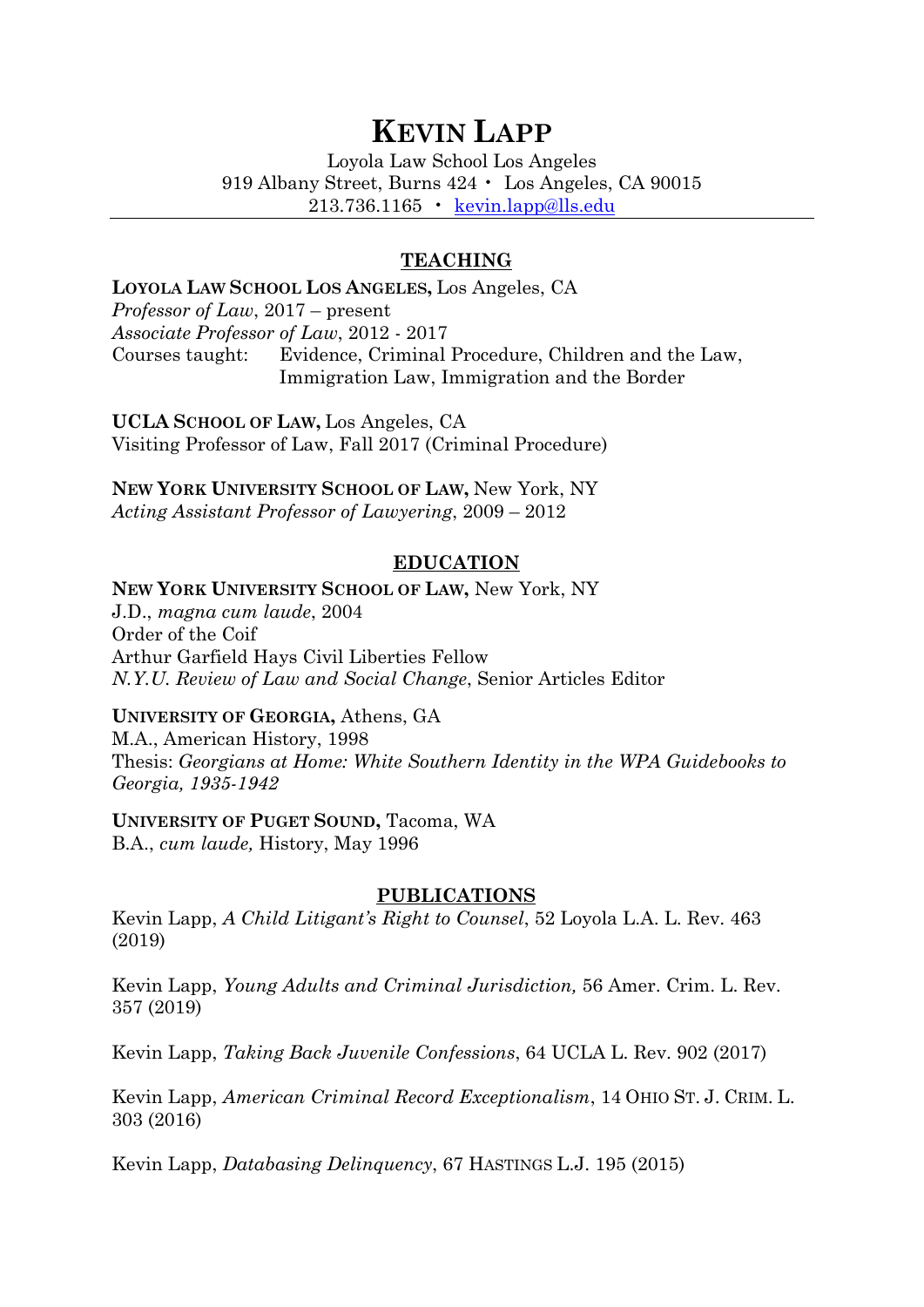Kevin Lapp, *[As Though They Were Not Children: DNA Collection from Juveniles](http://papers.ssrn.com/sol3/papers.cfm?abstract_id=2533222)*, 89 TULANE L. REV. 435 (2014)

Kevin Lapp, *[Compulsory DNA Collection and a Juvenile's Best Interests](http://papers.ssrn.com/sol3/papers.cfm?abstract_id=2533208)*, 14 U. MD. L.J. RACE, RELIGION, GENDER & CLASS 50 (2014)

Kevin Lapp, *[Reforming the Good Moral Character Requirement for U.S.](http://papers.ssrn.com/sol3/papers.cfm?abstract_id=1799524)  [Citizenship](http://papers.ssrn.com/sol3/papers.cfm?abstract_id=1799524)*, 87 IND. L. J. 1571 (2012)

Kevin Lapp and Joy Radice, *[A Better Balancing: Reconsidering Preconviction](http://papers.ssrn.com/sol3/papers.cfm?abstract_id=2030417)  [DNA Extraction from Federal Arrestees,](http://papers.ssrn.com/sol3/papers.cfm?abstract_id=2030417)* 90 N.C. L. REV. ADDENDUM 157 (2012)

Kevin Lapp, *[Pressing Public Necessity: The Unconstitutionality of the Absconder](http://papers.ssrn.com/sol3/papers.cfm?abstract_id=1911210)  [Apprehension Initiative,](http://papers.ssrn.com/sol3/papers.cfm?abstract_id=1911210)* 29 N.Y.U. REV. L. & SOC. CHANGE 573 (2005)

## **Books**

David Leonard, Victor Gold, Gary Williams, and Kevin Lapp, EVIDENCE: A STRUCTURED APPROACH (Wolters Kluwer) (5th ed., 2021)

#### **Amicus Briefs**

Principal Co-Author, Brief of Professor Kevin Lapp, et. al., in Support of Rehearing En Banc (March 2018)*,* C.J.L.G. v. Sessions No 16-73801, Ninth Circuit Court of Appeals

Principal Co-Author, Brief of Professor Kevin Lapp, et. al., in Support of Reversal (March 2017)*,* C.J.L.G. v. Sessions No 16-73801, Ninth Circuit Court of Appeals

## **Editorial/Commentary/Other**

Kevin Lapp, *U.S. Militarizing Borders in Central America*, Jurist (May 7, 2021)

Kevin Lapp, *Child litigants must have counsel*, Los Angeles Daily Journal (May 13, 2019)

#### **PRESENTATIONS**

The Trial of Donald Trump: Evidence Issues in a Hypothetical Prosecution (online webinar, March 2021) (co-presenter with Victor Gold and Gary Williams)

Federal Judicial Center Program for District Court Judges, *Evidence in Action*, (February 2021)

Federal Judicial Center Program for District Court Judges, *Evidence in Action*, Redondo Beach, CA (February 2020)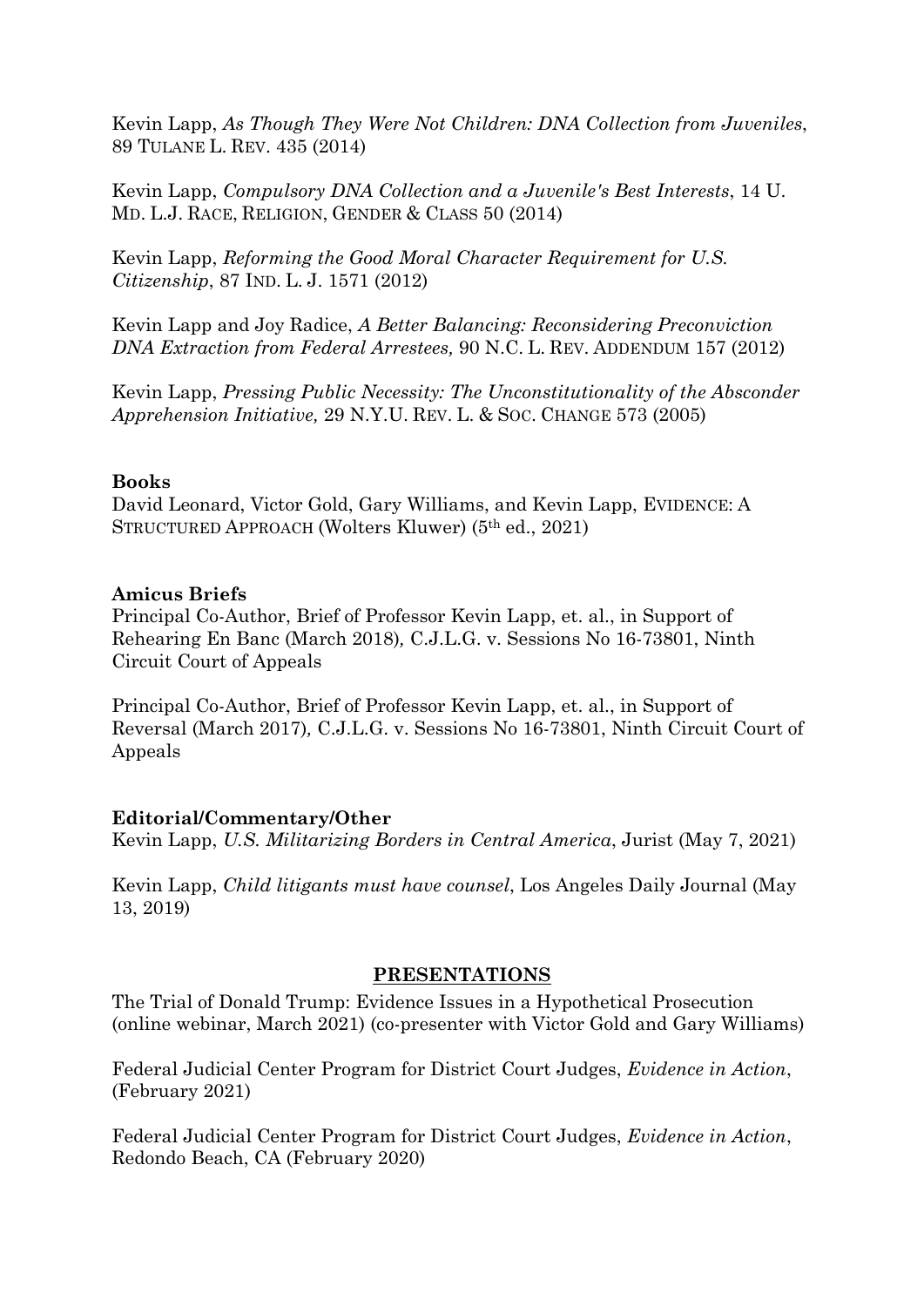How to Succeed in a Public Interest Career, Loyola Law School, Los Angeles (Oct. 2019)

Federal Judicial Center Program for District Court Judges, *Evidence in Action*, Richmond, VA (June 2019)

Federal Judicial Center Program for District Court Judges, *Evidence in Action* Redondo Beach, CA (Jan. 2019)

The Journalist Law School, Loyola Law School, Los Angeles, (May 2018)

Loyola Law Review and LIJC Symposium, *Immigration Politics: Shifting Norms, Policies, and Practices* (March 2018)

Law and Society Association (LSA) Annual Meeting, Mexico City, Mexico, *Young Adult Court* (June 2017)

The Journalist Law School, Loyola Law School, Los Angeles, (May 2017)

UCLA Law Review Fall Scholar Forum, *Taking Back Juvenile Confessions* (Nov 2016) (by invitation)

Southern California Junior Faculty Workshop, *Young Adult Court*, Chapman University School of Law (Oct. 2016)

Loyola Law School, Los Angeles, Center for Juvenile Law and Policy, Symposium: The Educator as Advocate, moderator of panel on the rights of teachers (Sept. 2016)

Law and Society Association (LSA) Annual Meeting, New Orleans, LA, *Extended Adolescence and the Law* (June 2016)

UC-Davis School of Law, *Childhood Arrivals and the American Dream* Symposium, (Mar. 2016) (by invitation)

Program on Law and State Government Symposium, *Rupturing the School-to-Prison Pipeline: State Government Efforts toward Expungement Reform*, Indiana University Robert H. McKinney School of Law (Sept. 2015) (by invitation)

Southern California Criminal Justice Roundtable, *Databasing Delinquency* UC Irvine Law School (June 2015)

Law and Society Association (LSA) Annual Meeting, Seattle, WA, *Waiving the Waiver: Juveniles and Miranda* (May 2015)

American Association of Law Schools (AALS) Conference on Clinical Legal Education, Rancho Mirage, CA, panel on "Erasing Boundaries Across the Curriculum" (May 2015)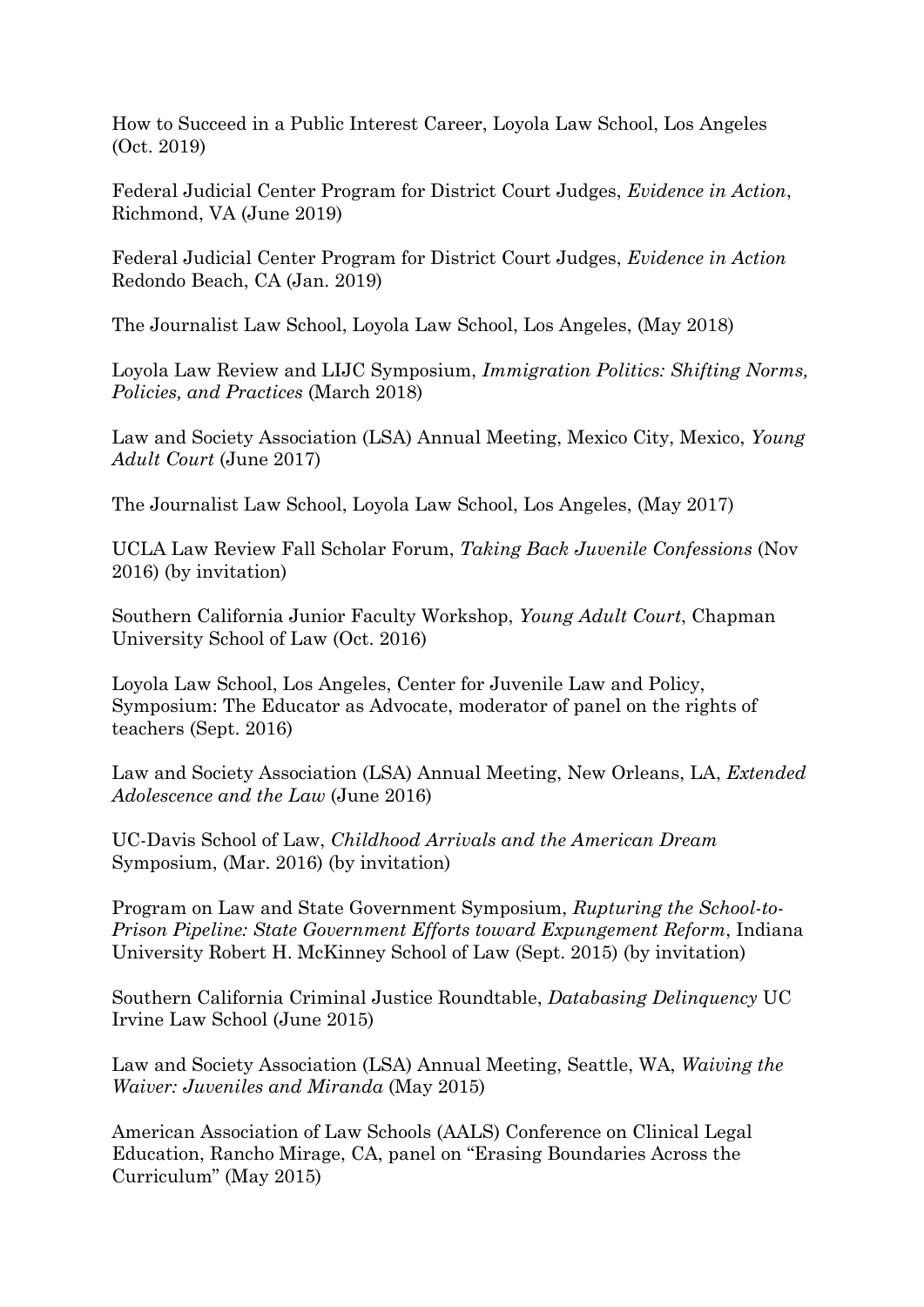Loyola Law School Center for Juvenile Law and Policy, Symposium: Guilty By Association – Making the Case Against Gang Enhancements and Injunctions, panel on CalGang database (April 2015)

American Association of Law Schools (AALS) Annual Meeting, Washington, D.C., Children and the Law Section panel, *Databasing Delinquency* (January 2015)

American Bar Association (ABA) Criminal Justice Section Fall Institute, Washington, D.C., *Databasing Delinquency* (October 2014) Crisis of Counsel: Redoubling Efforts to Address Representation Gaps Facing Immigrants, Moderator for Panel on Next Steps, Loyola Law School, Los Angeles, CA (September 2014)

Southern California Junior Faculty Workshop, Loyola Law School, Los Angeles, CA, *Databasing Delinquency* (September 2014)

Law and Society Association (LSA) Annual Meeting, Minneapolis, MN, *DNA Collection from Juveniles* (May 2014)

Immigration Law Professors Workshop, UC-Irvine School of Law, Irvine, CA, *Immigrant Childhood* (May 2014)

The University of Maryland School of Law Symposium on "The Future of the Fourth Amendment", *Juvenile DNA Collection*, (October 2013) (by invitation)

Emerging Immigration Law Teachers and Scholars Conference, UC-Irvine School of Law, Organizing Committee and Chair of Works-in-Progress session, (June 2013)

American Association of Law Schools (AALS) Mid-Year Workshop on Poverty, Immigration and Property, San Diego, CA, *Private Activism at the U.S.-Mexico Border* (June 2013)

Panelist, Immigration Law Breakout Session, The Journalist Law School, Loyola Law School, Los Angeles, (May 2013)

Guest Speaker, Loyola Law School Immigration Law Society (September 2012) Immigration Law Teacher's Conference, Hofstra University School of Law, *Non-Legislative Immigration Policymaking* (June 2012)

NYU Lawyering Scholarship Colloquium, *Juvenile DNA Collection* (June 2012)

National H.I.R.E. Network Sixth Annual New York State Reentry Policy Conference, N.Y.U. School of Law, "Meeting Employer and Job Seeker Needs: Criminal Record Policies that Work," *Assessing Good Moral Character*  (September 2011)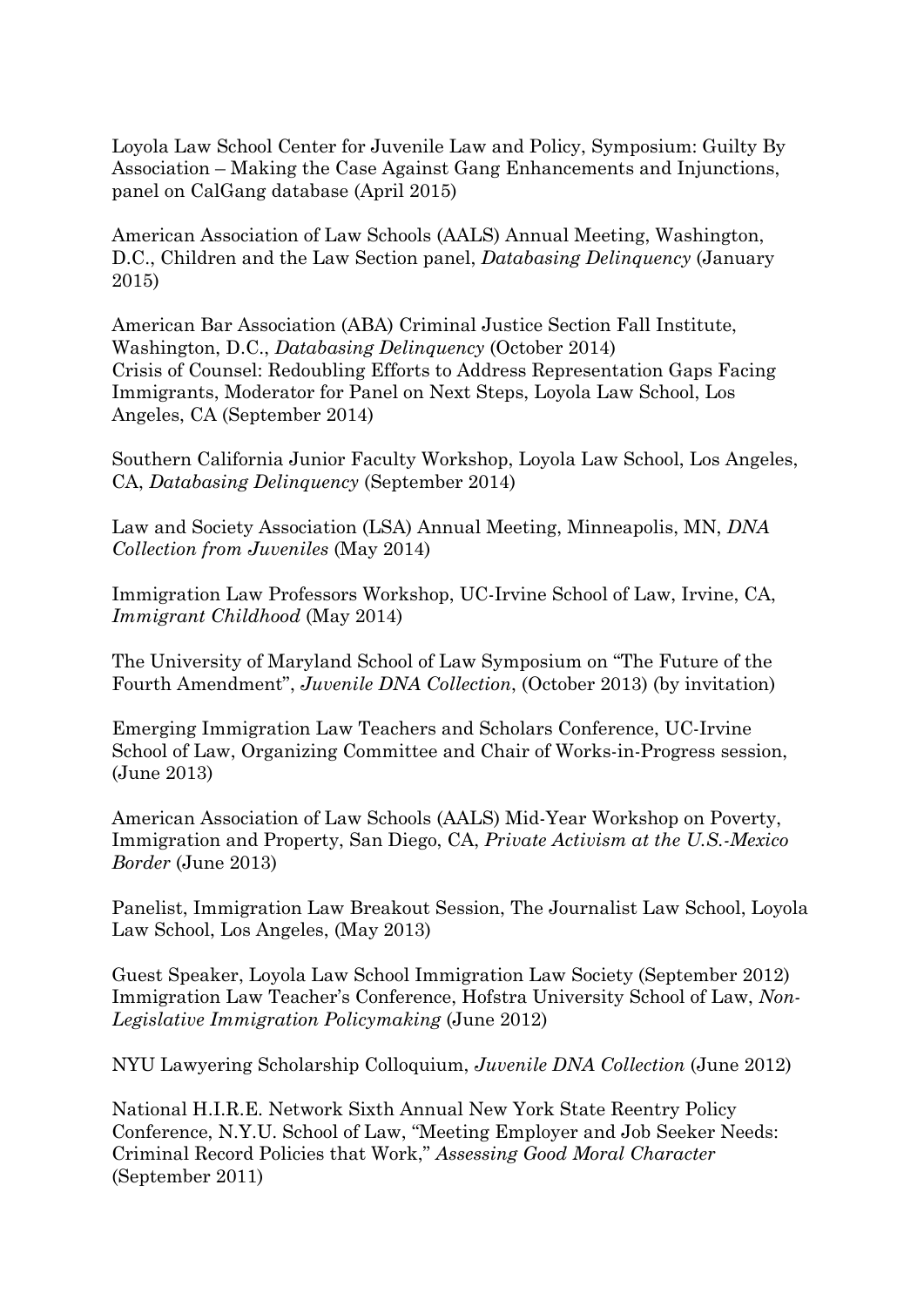Law and Society Association Annual Conference, San Francisco, CA, *Reforming the Good Moral Character Requirement for U.S. Citizenship* (June 2011)

Law and Society Association Annual Conference, Chair, Panel on "The Role of Time in Crime and Migration" (June 2011)

Emerging Immigration Law Scholars and Teachers Conference, American University Washington College of Law, *Administrative Naturalization* (May 2011)

Keynote Speaker, Graduation Ceremony, High School Law Institute at NYU School of Law (May 2011)

NYU School of Law Education Law Group Lunch series (March 2011)

2011 Northeast Regional Scholarship and Teaching Development Workshop, Albany Law School, *How the INA and USCIS Deny Citizenship to Legal Permanent Residents* (February 2011)

NYU Lawyering Scholarship Colloquium, *Shadows of Membership: Criminal Convictions and U.S. Citizenship* (January 2011)

NYU Lawyering Scholarship Colloquium, *Half Welcome: Not Deportable, but Not Eligible for Citizenship* (November 2010)

Georgia Association of Historians Annual Conference, *Georgians at Home: White Southern Identity in the WPA Guidebooks to Georgia* (1998)

# **SELECTED MEDIA APPEARANCES**

Quoted in Jason Henry, *LAUSD President on 'sanctuary city' order: Trump's administration 'is coming for us and it affects all of us',* SAN GABRIEL VALLEY TRIBUNE, (Jan. 26, 2017) regarding possibility of federal withholding of funds to schools that call themselves sanctuary schools.

Quoted in Haley Branson-Potts, Joseph Serna, *State Supreme Court Will Not Hear Santa Clarita Family's Appeal in Tribal Custody Case*, LOS ANGELES TIMES (Mar 31, 2016) regarding a child custody case involving the Indian Child Welfare Act.

KABC AM 790 Radio, Peter Tilden show , Dec. 8, 2015 Discussed Donald Trump's proposal to ban all Muslims from entering the United States

KABC AM 790 Radio, Judge Cristina Show, Jan. 27, 2015 Discussing the appropriate age of criminal responsibility and issues surrounding prosecuting juveniles in criminal court.